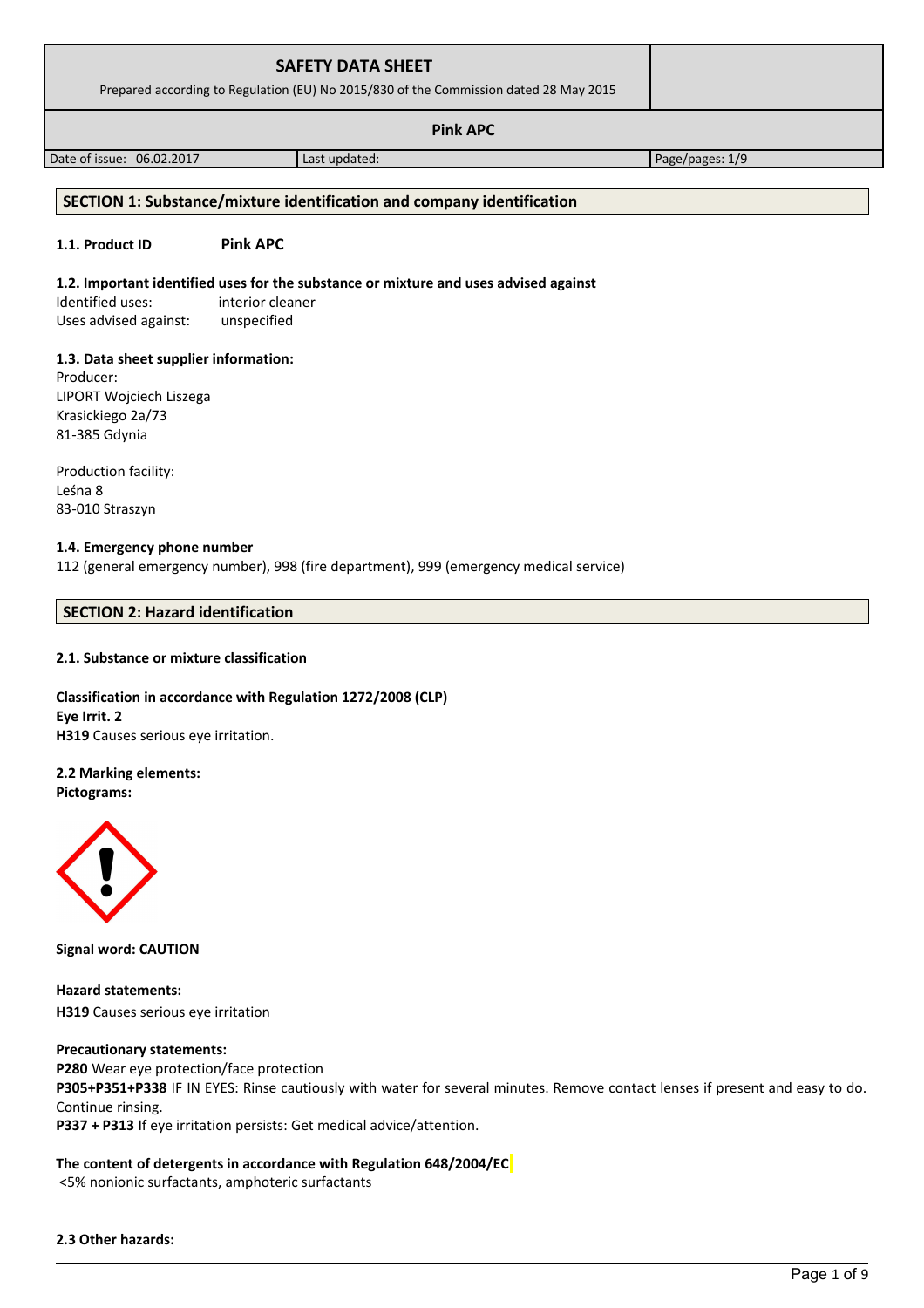| <b>SAFETY DATA SHEET</b><br>Prepared according to Regulation (EU) No 2015/830 of the Commission dated 28 May 2015 |               |                 |  |
|-------------------------------------------------------------------------------------------------------------------|---------------|-----------------|--|
| <b>Pink APC</b>                                                                                                   |               |                 |  |
| Date of issue: 06.02.2017                                                                                         | Last updated: | Page/pages: 2/9 |  |

No information regarding the meeting of PBT or vPvB criteria in accordance with appendix XIII of the REACH regulation. No appropriate research has been carried out on this product.

## **SECTION 3: Composition/component information**

#### **3.1. Substances**

Not applicable

#### **3.2. Mixtures**

Dangerous components:

|                                                                                                                                                                                                                                                          |                 | <b>CLP classification</b>    |                                |  |
|----------------------------------------------------------------------------------------------------------------------------------------------------------------------------------------------------------------------------------------------------------|-----------------|------------------------------|--------------------------------|--|
| <b>Product ID</b>                                                                                                                                                                                                                                        | Quantity<br>[%] | <b>Hazard classification</b> | <b>Hazard statements codes</b> |  |
| 1-Butoxy-2-propanol<br>CAS number: 29387-86-8<br>EC number: 249-598-7<br>Index number: -<br>REACH registration number: the substance<br>is subject to the transitional period                                                                            | $2.5 - 5$       | Eye Irrit.2<br>Skin Irrit.   | H319<br>H315                   |  |
| regulations<br>beta-Alanine, N-(2-carboxyethyl)-N-<br>dodecyl-, monosodium salt<br>CAS number: 14960-06-6<br>EC number: 290-476-8<br>Index number: -<br>REACH registration number: the substance<br>is subject to the transitional period<br>regulations | $0 - 2.5$       | Eye Irrit.2                  | H319                           |  |
| Primary ethoxylated alcohol<br>EC number: -<br>Index number: -<br>REACH registration number: the substance<br>is subject to the transitional period<br>regulations                                                                                       | $0 - 2.5$       | Acute Tox.4<br>Eye Dam.1     | H302<br>H318                   |  |

The full meaning of hazard statements has been given in section 16.

## **SECTION 4: First aid measures**

## **4.1. Description of first aid measures**

## **Routes of exposure:**

Inhalation, ingestion, skin and eye contact.

## **Inhalation:**

Take the affected person out into fresh air. Place in a comfortable position. Ensure peace and protect against heat loss.

Provide medical assistance if necessary.

## **Consumption:**

Rinse mouth with water, drink 2-3 cups of water, consult a doctor. Do not induce vomiting. If unconscious do not give anything by mouth.

Transport the affected person to hospital if necessary. Ensure peace, place in a lying position and protect against heat loss. **Eye contact:**

Remove any contact lenses if possible.

Flush with plenty of lukewarm water for 10–15 minutes with eyelids wide open. Place the upper eyelid on the lower eyelid from time to time. Cover the eyes with a compress.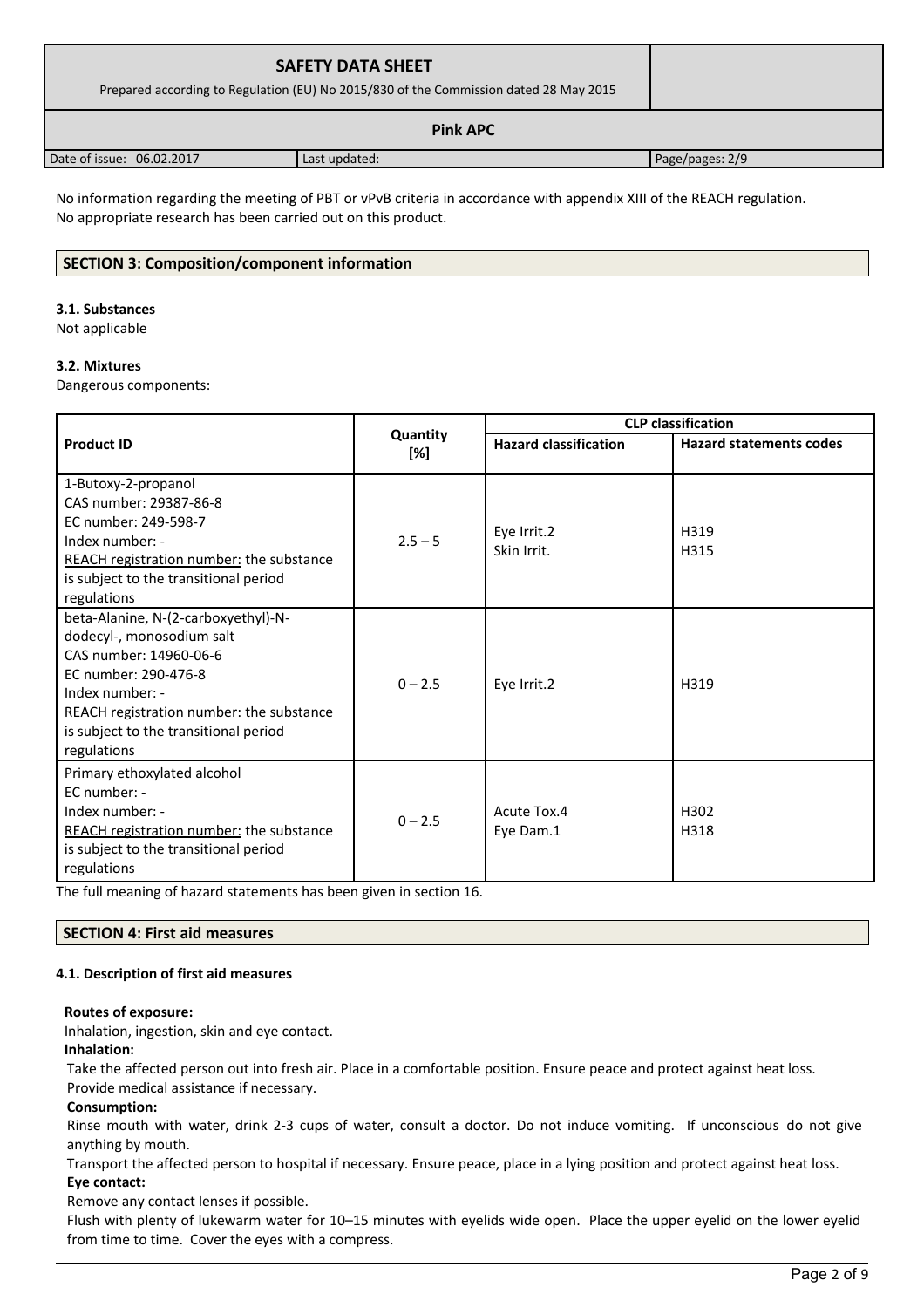| <b>SAFETY DATA SHEET</b><br>Prepared according to Regulation (EU) No 2015/830 of the Commission dated 28 May 2015 |  |
|-------------------------------------------------------------------------------------------------------------------|--|
| <b>Pink APC</b>                                                                                                   |  |

Provide ophthalmologist assistance if necessary.

**Skin contact:**

Take off the contaminated clothes and shoes.

Wash the contaminated skin with plenty of water and then with water containing mild soap.

Seek medical attention if skin irritation persists.

#### **4.2. Most important symptoms and effects, both acute and delayed**

No further data available.

## **4.3. Indication of any immediate medical attention and special treatment needed**

The course of action is decided on by a medical doctor, based on an examination of the person affected.

Date of issue: 06.02.2017 **Last updated:** Page/pages: 3/9

| <b>SECTION 5: Fire emergency procedure</b> |
|--------------------------------------------|
|--------------------------------------------|

## **5.1. Extinguishing agents:**

**Suitable extinguishing agents:** alcohol-resistant foam or dry extinguishing agents, carbon dioxide extinguishers, sand, soil, water aerosol. Choose extinguishing agents based on the conditions of the environment. **Unsuitable extinguishing agents:** High volume water jet.

## **5.2. Special threats related to the substance or mixture**

In case of fire, high temperatures cause a release of hazardous decomposition products that contain carbon monoxides.

## **5.3. Information for the fire department**

Spray the containers located in the fire area with water, remove from the hazardous area if possible. In case of a fire in an enclosed environment, use protective clothing and compressed air breathing apparatus. Do not allow the extinguishing agents into ground waters, surface waters, or sewage systems.

## **SECTION 6: Measures regarding accidental release into the environment**

## **6.1. Individual safety measures, protective equipment and emergency procedures**

For persons other than emergency personnel: notify the appropriate authorities of the emergency. Remove any persons not participating in the containment procedures from the contamination area. For emergency personnel: Ensure proper ventilation, use individual safety measures.

#### **6.2. Environmental safety measures**

Prevent the contamination from spreading into sewage systems and water reservoirs.

#### **6.3. Methods of removing and preventing the spread of contamination:**

Prevent the contamination from spreading and attempt removal using absorptive materials (sand, diatomite, universal absorbent), place the contaminated materials in properly marked containers for subsequent utilization in accordance with the mandatory provisions of the law.

#### **6.4. References to other sections**

Product waste disposal – see section 13 of this data sheet. Individual protective measures – see section 8 of this data sheet.

#### **SECTION 7: Storage and use of substances and mixtures**

## **7.1. Precautions for safe handling**

## **Recommendations for handling the mixture**

Avoid direct contact with the mixture. Avoid inhalation. Prevent from spreading into sewage systems. **Apply general provisions of the industrial work hygiene**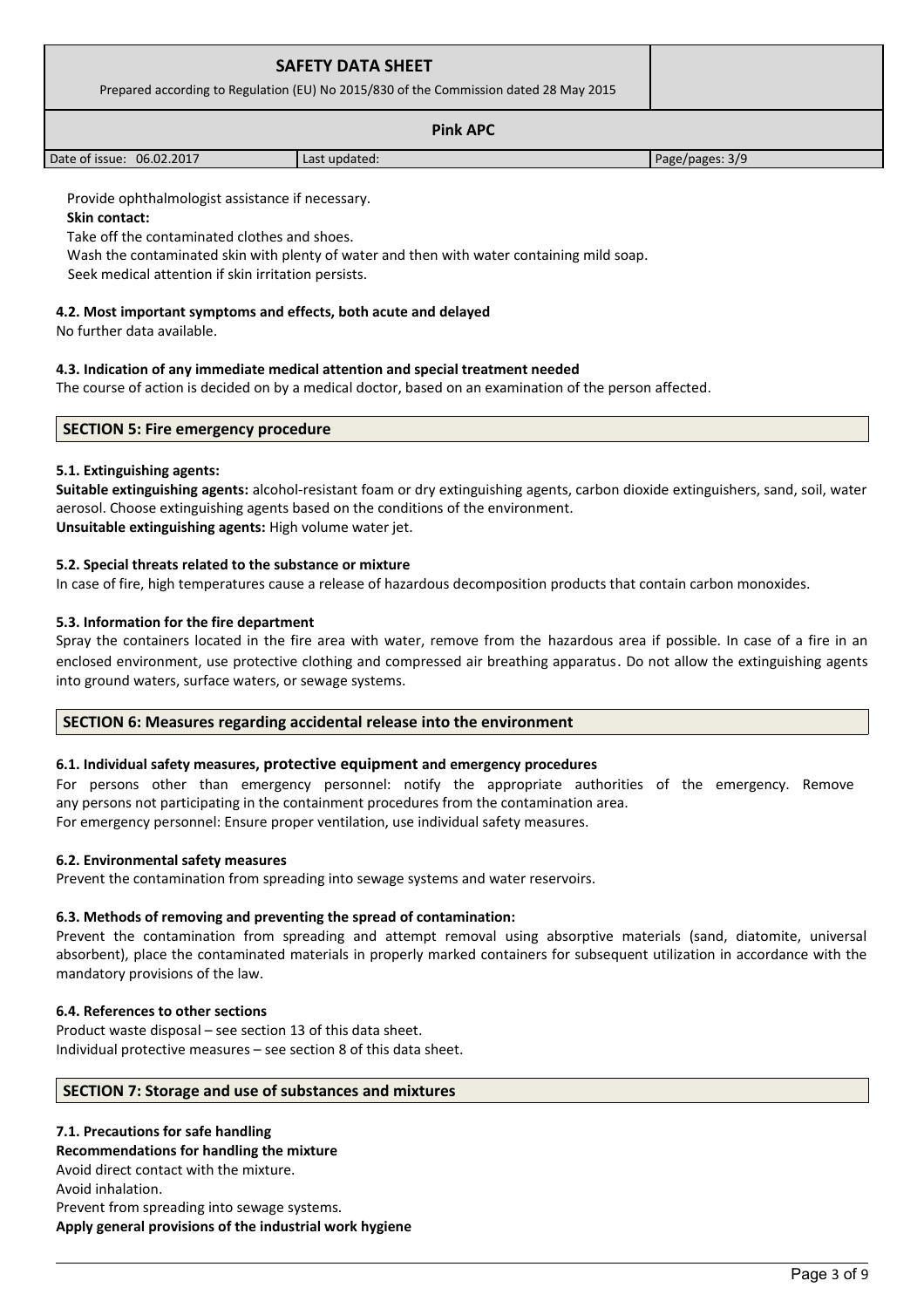| <b>SAFETY DATA SHEET</b><br>Prepared according to Regulation (EU) No 2015/830 of the Commission dated 28 May 2015 |               |                 |
|-------------------------------------------------------------------------------------------------------------------|---------------|-----------------|
| <b>Pink APC</b>                                                                                                   |               |                 |
| Date of issue: 06.02.2017                                                                                         | Last updated: | Page/pages: 4/9 |

Do not eat, drink or smoke when using the product. Replace the contaminated clothing. Wash hands thoroughly after handling. Wash contaminated clothing before reusing.

Wash hands and face before breaks at work.

#### **7.2. Safe storage regulations, including any mutual incompatibility information**

Store in a well-ventilated area. Keep container tightly closed. Store in a cool place.

Protect from sunlight and sources of heat.

Do not store with food or animal feeding stuffs.

Always use containers made of materials analogous to the original ones.

Open containers should be handled very carefully so as to prevent spillage.

Do not handle until all safety precautions have been read and understood.

## **7.3. Specific end use(s)**

See section 1.2 of this data sheet.

#### **SECTION 8: Exposure controls/individual protective measures**

## **8.1. Control parameters**

#### **The national highest acceptable concentration values in the work environment**

in accordance with the Notice of the Minister of Labor and Social Policy of 6 June 2014 on the highest acceptable concentration and intensity of factors detrimental to health in the work environment (Dz.U. (Journal of Laws) 2014, item 817).

| <b>NAME OF THE SUBSTANCE</b> | ID      | $NDS$ (mg/m3) | NDSCh $(mg/m3)$ | $N$ DSP (mg/m3) |
|------------------------------|---------|---------------|-----------------|-----------------|
| $- - -$                      | $- - -$ | $- - -$       | $- - -$         | $- - -$         |

#### **8.2. Exposure controls**

**Appropriate technical control measures:** Storage rooms and work stations should be adequately ventilated.

#### **Appropriate technical control measures**

Storage rooms and work stations should be adequately ventilated. **Individual safety measures** 



#### **Face and eye protection**

If while using the product splashing may occur – use tight-fitting safety glasses or faceshield screens according to EN 166. **Skin protection** 



#### **Hand protection**

Wear protective gloves according to EN 374.

Recommended material:

natural rubber

When selecting glove materials, consider their breakthrough time, rates of diffusion and degradation.

The protective gloves should be regularly changed or replaced immediately if damaged (torn, perforated), or when first signs of wear and changes in their appearance occur (color, flexibility, shape).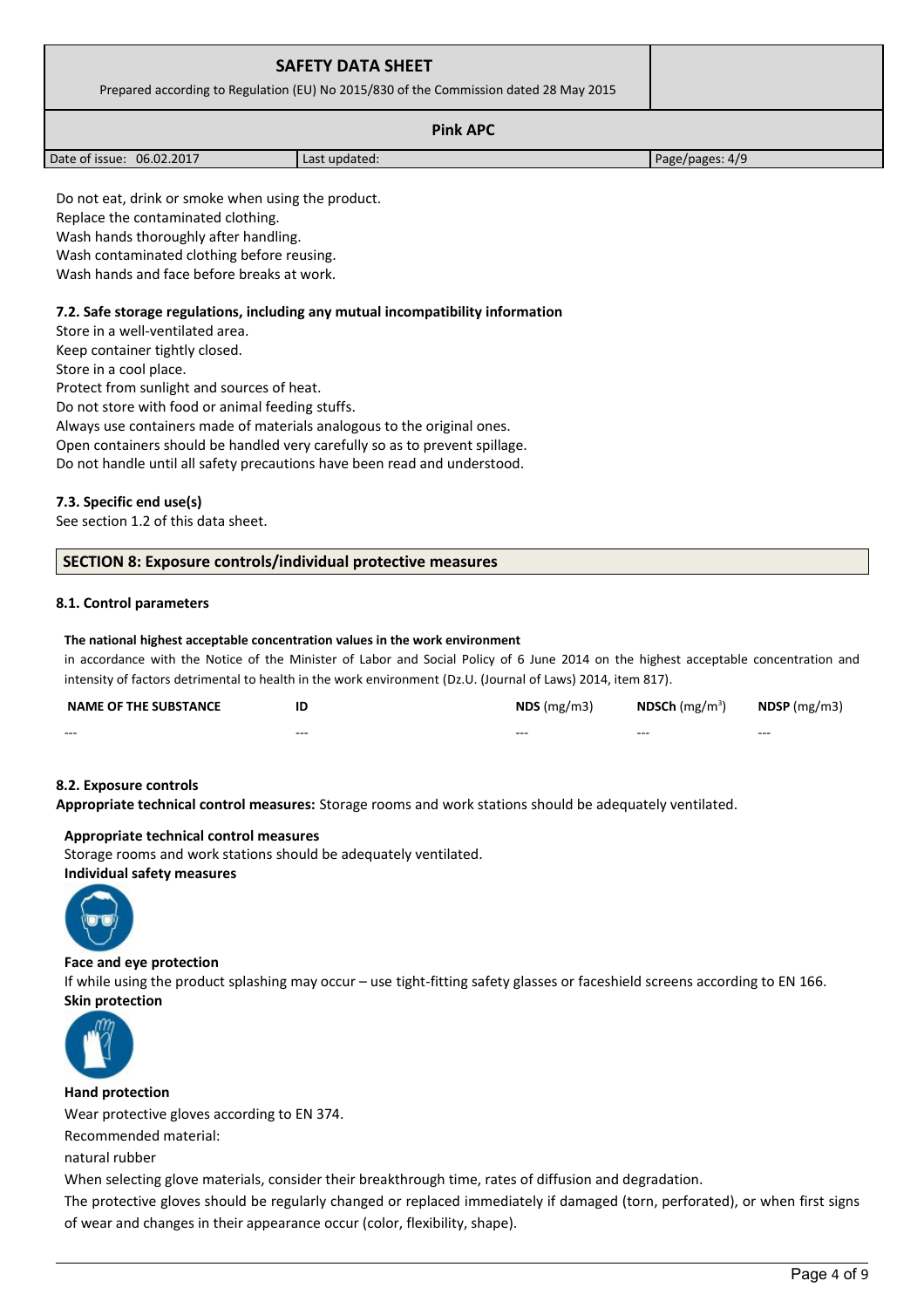| <b>SAFETY DATA SHEET</b><br>Prepared according to Regulation (EU) No 2015/830 of the Commission dated 28 May 2015 |               |                 |  |
|-------------------------------------------------------------------------------------------------------------------|---------------|-----------------|--|
|                                                                                                                   |               |                 |  |
| Date of issue: 06.02.2017                                                                                         | Last updated: | Page/pages: 5/9 |  |
| A protective cream should be applied to all uncovered parts of the body.<br>_ . _ .                               |               |                 |  |

## *Body protection*

Use protective workwear.

The selection of individual protection measures must be made taking into account the concentration and quantity of the hazardous substance occurring in the work environment.

#### **Respiratory tract protection**

Not necessary if ventilation is adequate.

#### **Environment exposure controls**

Do not discharge into sewage systems or ground waters.

## **General safety and hygiene recommendations**

Follow good hygiene practice.

## **SECTION 9: Physical and chemical properties**

## **9.1. Basic physical and chemical property information**

**Appearance:** Under normal conditions: liquid **Color:** Clear, transparent **Odor:** Distinctive for the product **Odor threshold:** Unspecified **pH:** Unspecified **Melting point/freezing point:** Unspecified **Initial boiling point and boiling range:** 100°C **Flash point:** Not applicable **Flammability (solid, gas):** Not applicable **Upper/lower flammability or explosive limits:** Unspecified **Vapor pressure:** 23 hPa **Vapor density:** Unspecified **Relative density:** 0.98 g/cm<sup>3</sup> **Solubility:** Completely soluble in water **Partition coefficient: n-octanol/water:** Unspecified **Auto-ignition temperature:** Unspecified **Decomposition temperature:** Unspecified **Viscosity:** Unspecified **Explosive properties:**  $\blacksquare$  Not applicable **Oxidizing properties:** Not applicable

## **9.2. Additional information**

No additional analysis results.

## **SECTION 10: Stability and reactivity**

## **10.1. Reactivity**

The mixture is chemically stable under normal conditions.

## **10.2. Chemical stability**

The product is stable when properly used, stored and transported.

## **10.3. Potential for hazardous reactions**

None

## **10.4. Conditions to avoid**

Avoid high temperatures, direct sunlight, hot surfaces and open fire.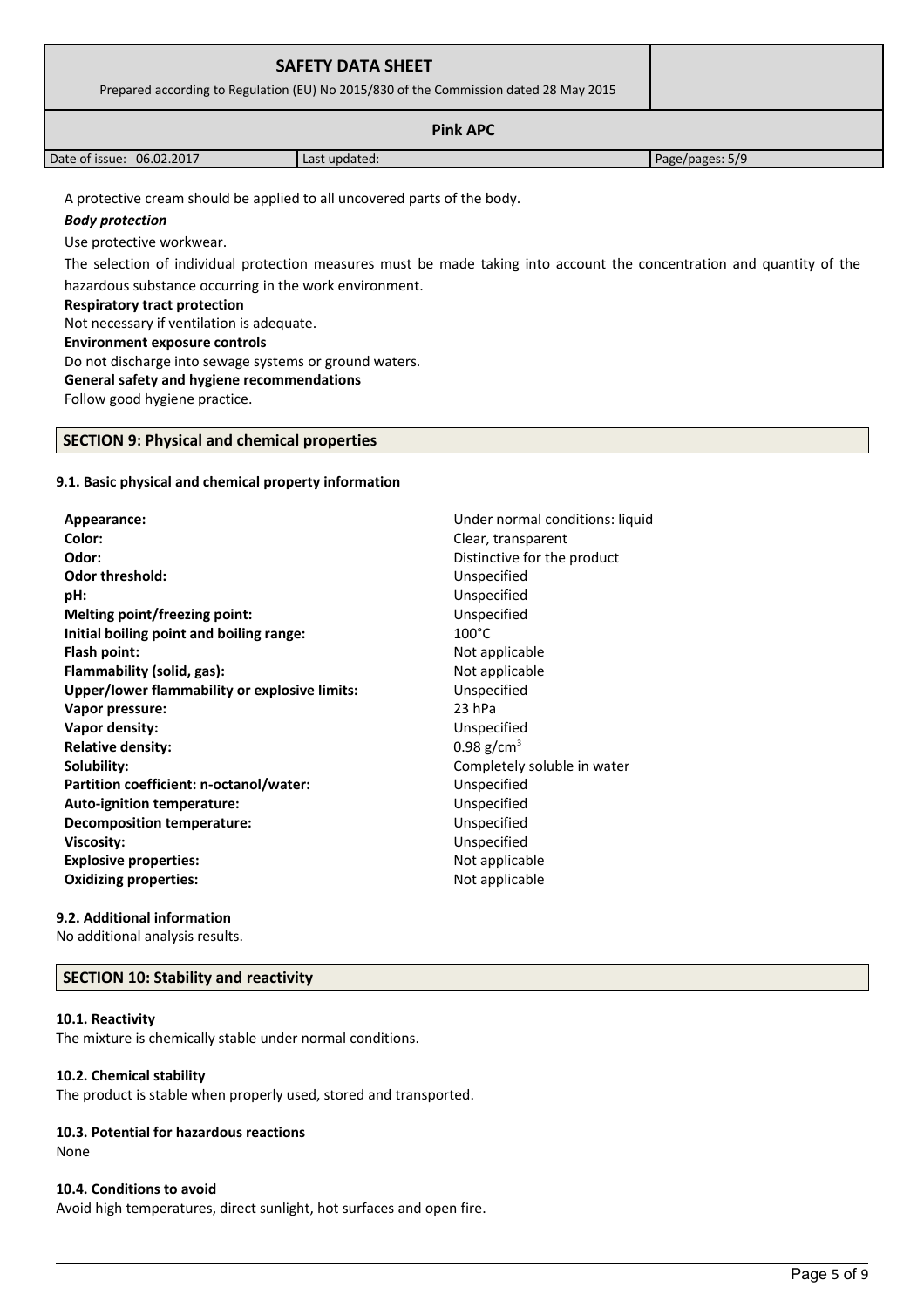| <b>SAFETY DATA SHEET</b><br>Prepared according to Regulation (EU) No 2015/830 of the Commission dated 28 May 2015 |               |                 |
|-------------------------------------------------------------------------------------------------------------------|---------------|-----------------|
| <b>Pink APC</b>                                                                                                   |               |                 |
| Date of issue: 06.02.2017                                                                                         | Last updated: | Page/pages: 6/9 |

#### **10.5. Incompatible materials**

None

**10.6. Hazardous decomposition products**

Do not occur when used in accordance with its purpose.

## **SECTION 11: Toxicological information**

#### **11.1. Information regarding toxicological effects**

#### **Acute toxicity**

Based on available data, the classification criteria are not met.

## **Skin corrosion/irritation**

Based on available data, the classification criteria are not met.

## **Serious eye injury/irritation**

Causes serious eye irritation.

## **Allergenic influence on respiratory tract or skin**

Based on available data, the classification criteria are not met.

## **Mutagenic influence on reproductive cells**

Based on available data, the classification criteria are not met. **Carcinogenicity**

Based on available data, the classification criteria are not met. **Harmful influence on reproductive organs**

Based on available data, the classification criteria are not met.

## **Toxic influence on target organs – single exposure**

Based on available data, the classification criteria are not met.

#### **Toxic influence on target organs – repeated exposure**

Based on available data, the classification criteria are not met.

## **Hazard caused by aspiration**

Based on available data, the classification criteria are not met.

## **SECTION 12: Environmental information**

#### **12.1. Toxicity** No data

## **12.2. Durability and dissolution potential**

The surfactants contained in the product comply with the biodegradability criteria as laid down in Regulation (EC) 648/2004 on detergents.

## **12.3. Bioaccumulation capacity**

No data

## **12.4. Soil mobility** No data

**12.5. Results of PBT and vPvB properties evaluation** No data

# **12.6. Other harmful effects**

No data

## **SECTION 13: Waste disposal**

## **13.1. Waste disposal methods**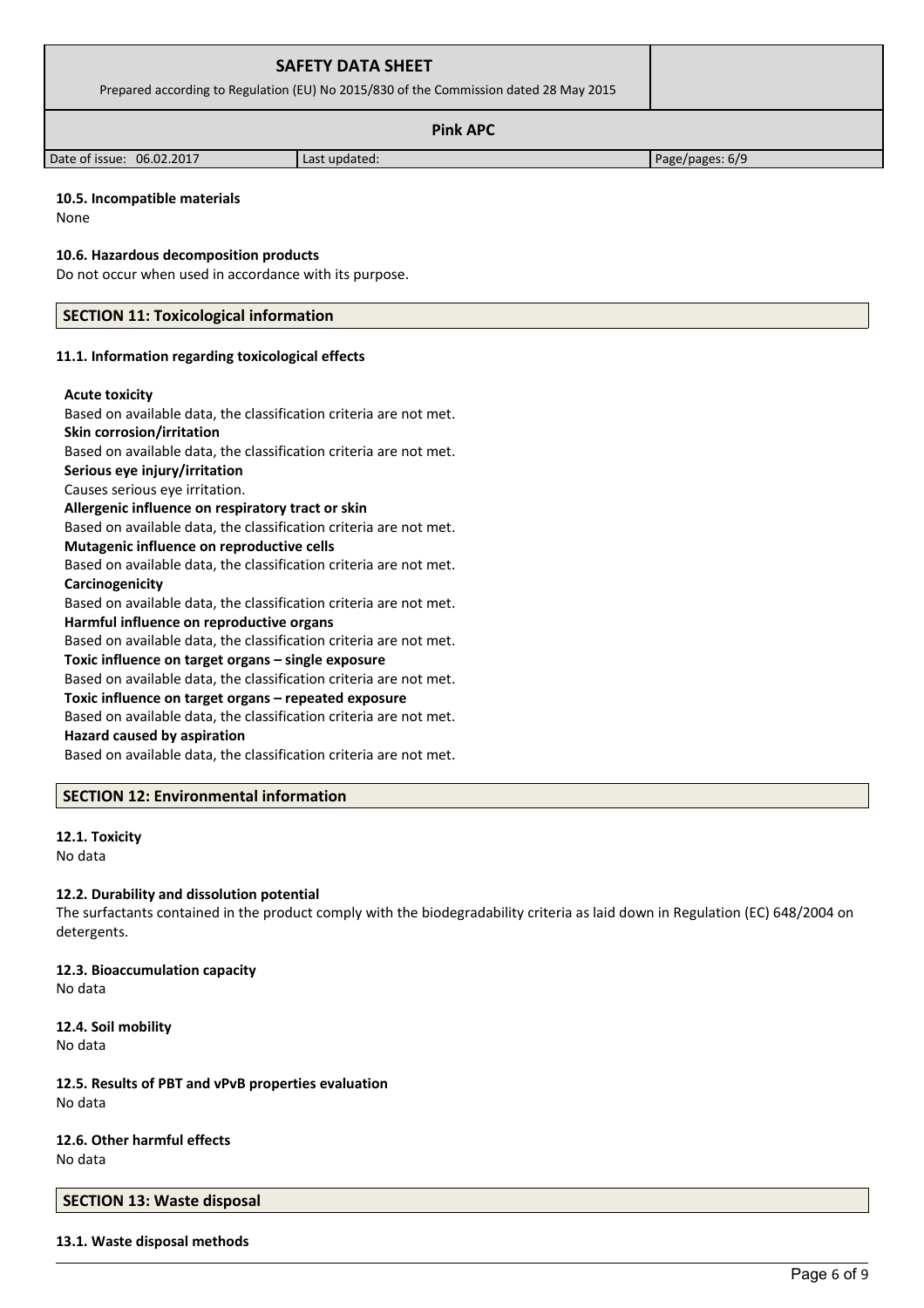| <b>SAFETY DATA SHEET</b><br>Prepared according to Regulation (EU) No 2015/830 of the Commission dated 28 May 2015 |               |                 |  |
|-------------------------------------------------------------------------------------------------------------------|---------------|-----------------|--|
| <b>Pink APC</b>                                                                                                   |               |                 |  |
| Date of issue: 06.02.2017                                                                                         | Last updated: | Page/pages: 7/9 |  |

Empty containers should be transported to an authorized company in order to be reprocessed or recycled.

Do not store with municipal waste.

Do not discharge into sewage systems, surface waters or wastewater.

## **Waste code**

Act of 14 December 2012 on waste (Dz.U. (Journal of Laws) 2013, item 21).

Regulation of the Minister of Environment of 9 September 2014 on the waste catalogue (Dz.U. (Journal of Laws) 2014, item 1923).

The waste code must be assigned individually at the location where the waste is produced, depending on the industry in which it is used.

## **SECTION 14: Transport information**

|       |                                              | <b>ADR/RID</b> | <b>IMGD</b>    | <b>IATA</b> |
|-------|----------------------------------------------|----------------|----------------|-------------|
| 14.1. | UN number                                    | ---            | $---$          | $---$       |
| 14.2. | UN proper shipping name                      |                | $---$          |             |
| 14.3. | <b>Transport hazard class(es)</b>            | ---            | $---$          | $---$       |
|       | Warning sticker No.                          | ---            | ---            | ---         |
| 14.4. | Packing group                                | ---            | $---$          | $---$       |
| 14.5. | Threat to the environment                    | ---            | $---$          | $---$       |
| 14.6. | Special precautions for users                |                | Not applicable |             |
| 14.7. | Bulk transport in accordance with the MARPOL |                | Not applicable |             |
|       | convention appendix II and the IBC code      |                |                |             |

## **SECTION 15: Legal information**

## **15.1. Provisions of the law regarding safety and protection of the environment in relation to the substance or mixture**

## **This safety data sheet has been drawn up based on the following legal acts:**

- 1. Regulation (EC) No 1907/2006 of the European Parliament and of the Council of 18 December 2006 concerning the Registration, Evaluation, Authorization and Restriction of Chemicals (REACH), establishing a European Chemicals Agency, amending Directive 1999/45/EC and repealing Council Regulation (EEC) No 793/93 and Commission Regulation (EC) No 1488/94 as well as Council Directive 76/769/EEC and Commission Directives 91/155/EEC, 93/67/EEC, 93/105/EC and 2000/21/EC.
- 2. Regulation (EC) No 1272/2008 of the European Parliament and of the Council of 16 December 2008 on classification, labeling and packaging of substances and mixtures, amending and repealing Directives 67/548/EEC and 1999/45/EC, and amending Regulation (EC) No 1907/2006. [ATP1, ATP2, ATP3, ATP4, ATP5, ATP6]
- 3. Commission Regulation (EU) 2015/830 of 28 May 2015 amending Regulation (EC) No 1907/2006 of the European Parliament and of the Council on the Registration, Evaluation, Authorization and Restriction of Chemicals (REACH) as corrected (replaces Regulation EC No 453/2015)
- 4. Act of 25 February 2011 on the chemical substances and their mixtures (DZ.U. (Journal of Laws) No 63, item 322 with amendments).
- 5. Regulation of the Minister of Labor and Social Policy of 6 June 2014 on the maximum permissible concentration and intensity of agents harmful to health in the work environment (Dz.U. (Journal of Laws) item 817).
- 6. Act of 14 December 2012 on waste (Dz.U. (Journal of Laws) 2013, item 21).
- 7. Regulation of the Minister of Environment of 9 September 2014 on the waste catalogue (Dz.U. (Journal of Laws) 2014, item 1923).
- 8. Classification of dangerous goods according to the European Agreement concerning the International Carriage of Dangerous Goods by Road (ADR).
- 9. Regulation of the Minister of Labor and Social Policy of 26 September 1997 on general provisions of occupational safety and health (Dz.U. (Journal of Laws) 2003 No 169, item 1650 with amendments).
- 10. Regulation of the Minister of Health of 30 December 2004 on occupational health and safety related to the presence of chemical agents in the workplace (Dz.U. (Journal of Laws) 2005 No 11, item 86 with amendments).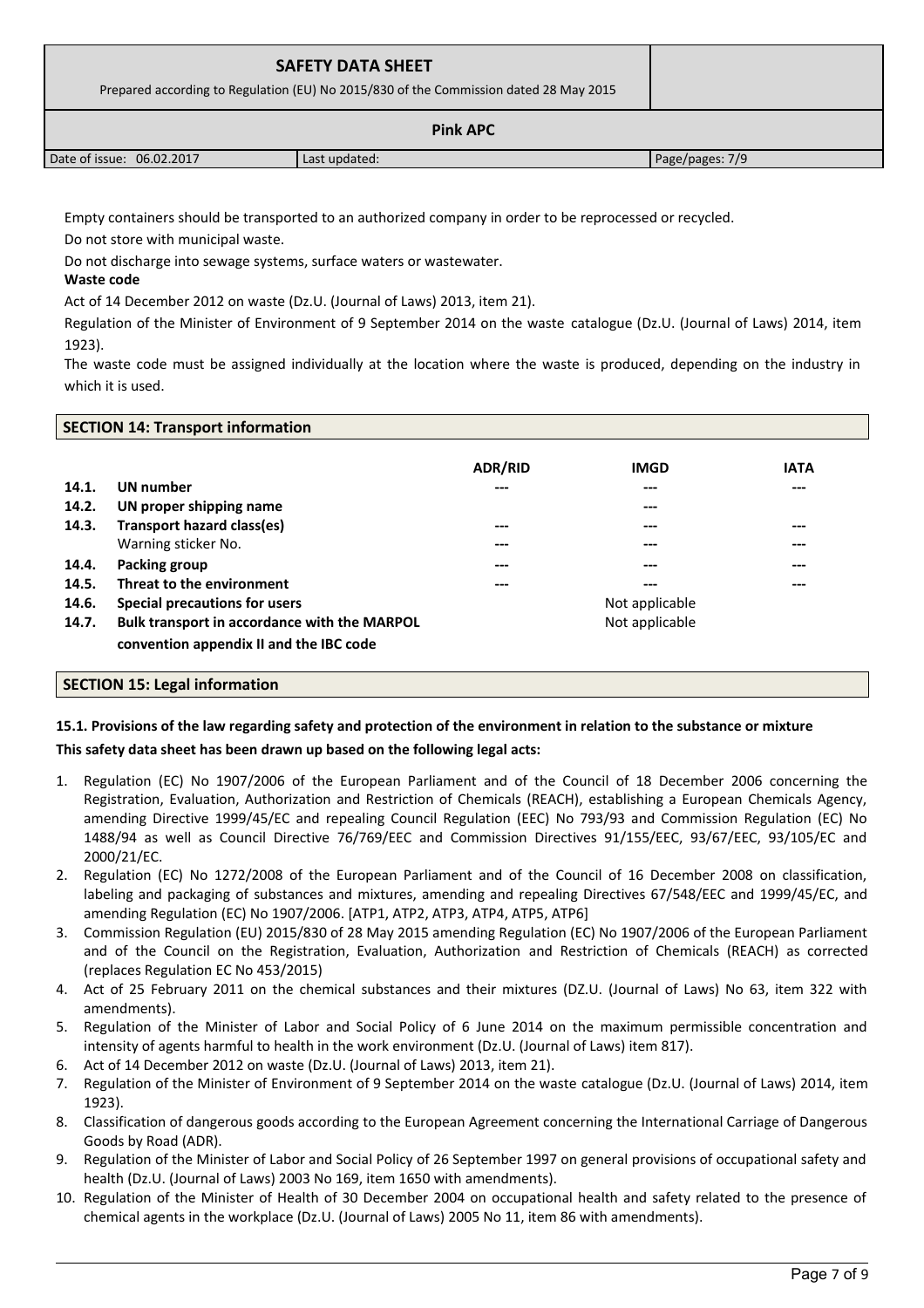| <b>SAFETY DATA SHEET</b><br>Prepared according to Regulation (EU) No 2015/830 of the Commission dated 28 May 2015 |               |                 |  |
|-------------------------------------------------------------------------------------------------------------------|---------------|-----------------|--|
| <b>Pink APC</b>                                                                                                   |               |                 |  |
| Date of issue: 06.02.2017                                                                                         | Last updated: | Page/pages: 8/9 |  |

 Regulation of the Minister of Economy of 21 December 2005 on essential requirements for personal protection (Dz.U. (Journal of Laws) No 259, item 2173).

#### **15.2. Chemical safety evaluation**

No chemical safety evaluation for the mixture.

## **SECTION 16: Additional information**

List of hazard statements from section: 3 **H302** Harmful if swallowed **H315** Causes skin irritation **H318** Causes serious eye damage **H319** Causes serious eye irritation

#### **CAS** (Chemical Abstracts Service)

**EC number** means one of the following:

- the number of the substance as given in the European Inventory of Existing Chemical Substances (EINECS),
- the number of the substance as given in the European List of Notified Chemical Substances (ELINCS)
- the number in the inventory of chemical substances listed in the European Commission's publication "No-longer polymers"

#### **Description of used abbreviations, acronyms and symbols:**

**NDS** - maximum allowable concentration of substances hazardous to health in work environment **NDSCh** - temporary maximum allowable concentration **NDSP** - highest maximum allowable concentration **UN number** - the four-digit number that identifies hazardous materials and articles (UN No) **ADR** - the European Agreement concerning the International Carriage of Dangerous Goods by Road **RID** - the Regulation concerning the International Carriage of Dangerous Goods by Rail **IMDG** - International Maritime Dangerous Goods Code **IATA** – International Air Transport Association **vPvB** (substance) very Persistent very Bioaccumulable **PBT** (substance) Persistent Bioaccumulative Toxic **LD50** Lethal dose required to kill half the members of a tested population **LC50** Lethal concentration required to kill half the members of a tested population **ECX** Concentration at which X% inhibition of growth or growth rate is observed **NOEL** The highest concentration with no effect observed **BOD** Biochemical Oxygen Demand (BZT) pl: Biochemiczne Zapotrzebowanie Tlenu **COD** Chemical Oxygen Demand (ChZT) pl: Chemiczne Zapotrzebowanie Tlenu **ThOD** Theoretical Oxygen Demand - pl: Teoretyczne Zapotrzebowanie Tlenu

## **Additional information:**

The product described in the safety data sheet should be kept and used in accordance with the good industrial practice and all legal regulations.

The information included in the safety data sheet, based on the current knowledge, is aimed at the description of the product from the point of view of the legal regulations concerning safety, health and environment protection. They should not be construed as a warranty for any specific properties.

The user is responsible for ensuring conditions of safe use of the product and is liable for the effects of the improper use of this product.

The safety data sheet has been issued by: EKOS S.C. 80-266 Gdańsk, al. Grunwaldzka 205/209 phone number: 58 305 37 46, [e-mail ekos@ekos.gda.pl](mailto:e-mail%20%20ekos@ekos.gda.pl) [www.ekos.gda.pl](http://www.ekos.gda.pl/)